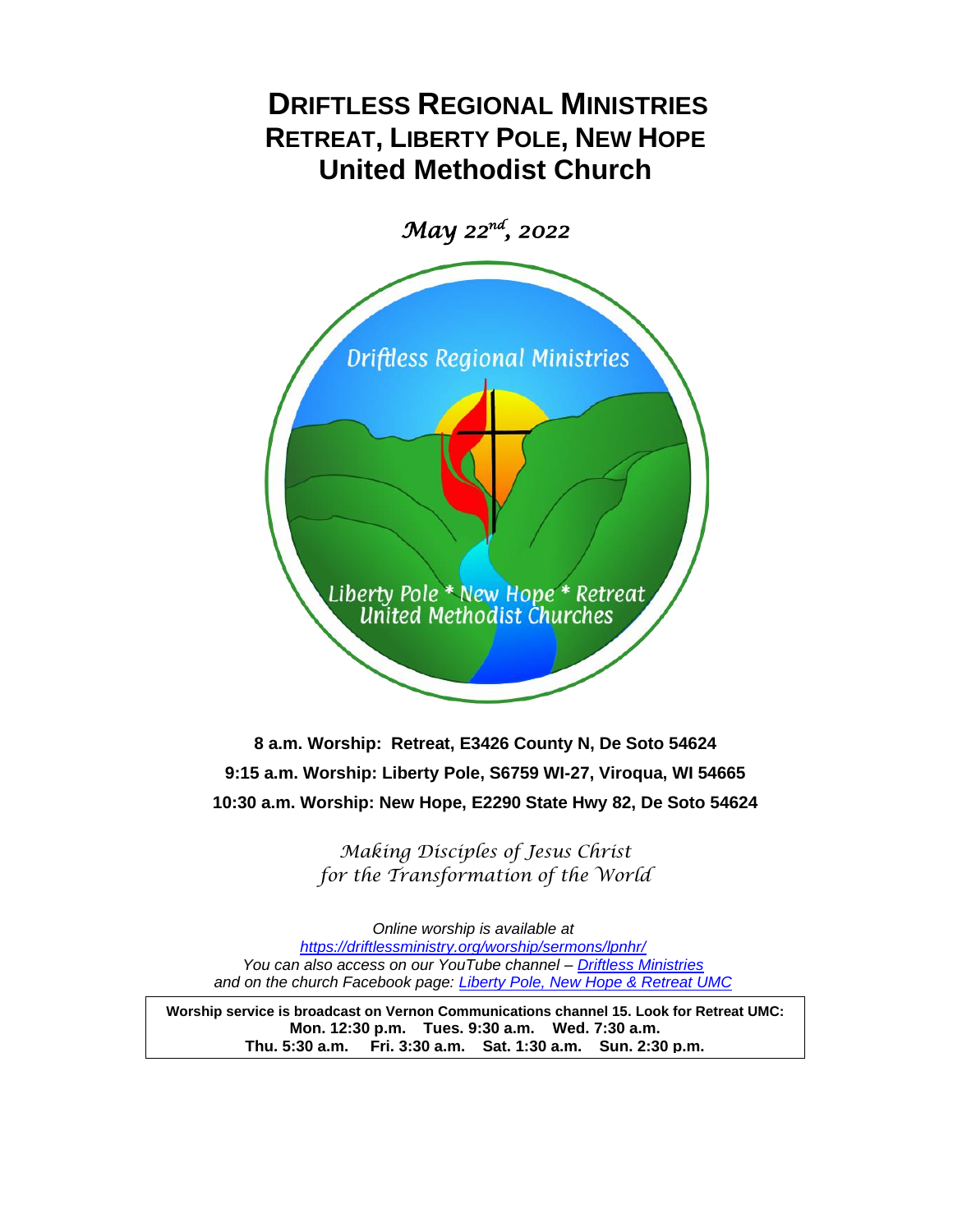## **DRIFTLESS REGIONAL MINISTRIES MAY 22ND, 2022**

PRELUDE Marla Withey (RET) Tom Baker (RET/NH) Barb Casper (LP)

WELCOME AND ANNOUNCEMENTS

PREPARATION OF OUR HEARTS: **God, I give you my heart, my mind and my attention. Help me listen to Your calling for me today. I'm walking in here ready to receive Your Spirit. I'm walking out of here, changing for the better.**

HYMN #64 UMH Holy, Holy, Holy! Lord God Almighty (vs 1,2,&4)

CALL TO WORSHIP:

L: Whom do you seek here in this place?

**P: We seek God, the Creator, who brought us to life.**

L: Who has told you of God?

**P: Jesus Christ, God's Son, has shown us the love of God through his life.**

L: Discipleship is difficult. Are you ready?

**P: We want to be ready. Lord, strengthen and sustain us this day.** 

OPENING PRAYER:

**Most glorious God, we gather here to worship you, to offer you our songs, our praise, our gifts, and our attention. As we worship you this day, may we experience your love so that we may love one another more fully. May we exchange our weakness for only the strength that you can provide. Let your grace renew our spirit. In Jesus' name we pray, Amen.**

OUR CONCERNS AND PRAISES

SILENT PRAYER

PASTORAL PRAYER

GOSPEL READING Nehemiah 2:1-10

GLORIA PATRI #70 UMH

MESSAGE *Artaxerxes Sends Nehemiah to Jerusalem* Pastor Carter

HYMN #475 UMH Come Down, O Love Divine

CONFIRMATION: Lean Isbell – Axel Lepke – Taven Hagen – Tyden Lind

THE LORD'S PRAYER

**Our Father, who art in heaven, hallowed be thy name, Thy kingdom come. Thy will be done, on earth as it is in heaven. Give us this day our daily bread. And forgive us our trespasses, as we forgive those who trespass against us. And lead us not into temptation, but deliver us from evil. For thine is the kingdom, and the power, and the glory forever. Amen**

CLOSING HYMN #347 UMH Spirit Song